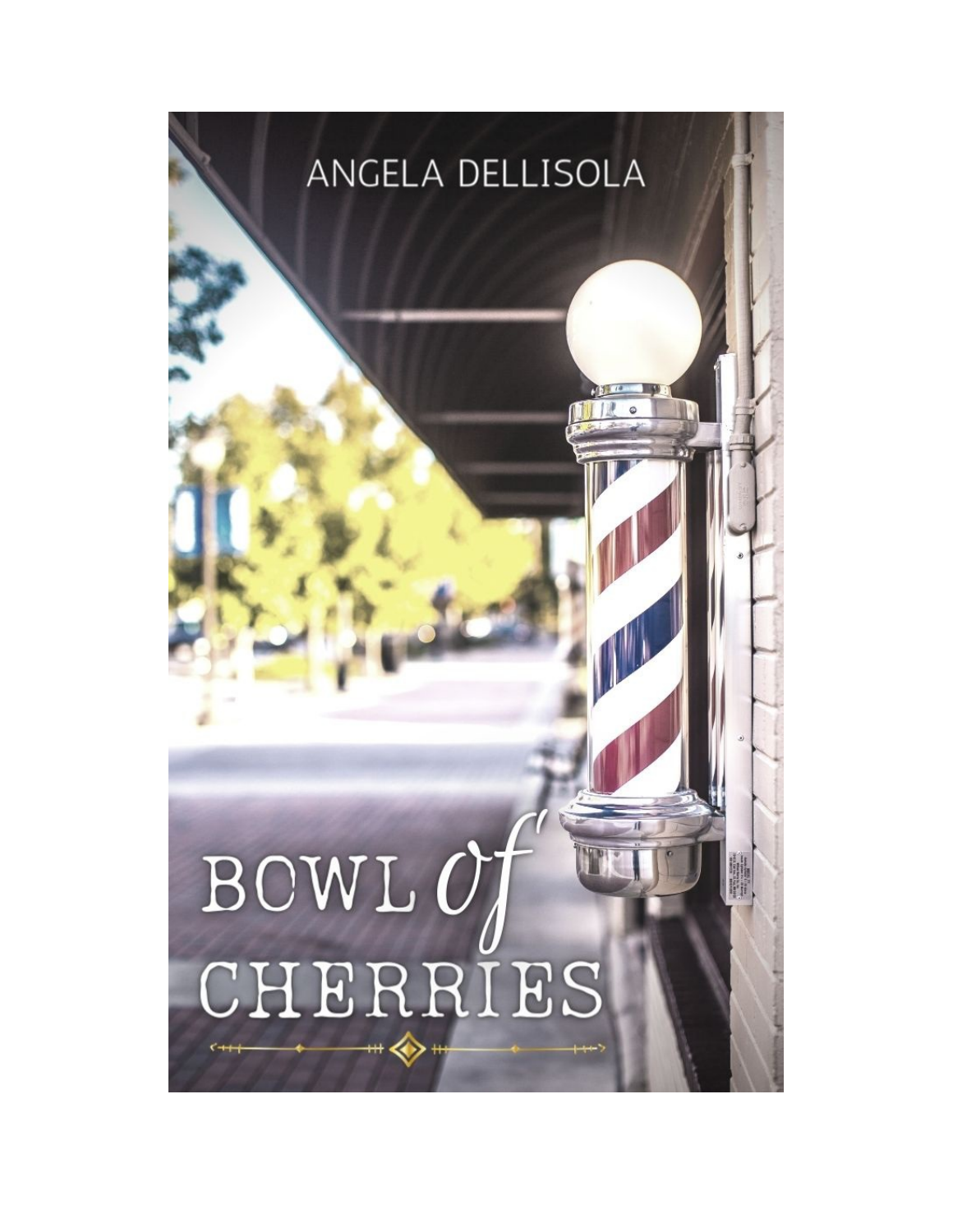# <span id="page-1-0"></span>**Bowl of Cherries**

#### **Angela Dell'Isola**



A Story Shares book Easy to read. Hard to put down.

**[storyshares.org](https://www.storyshares.org)**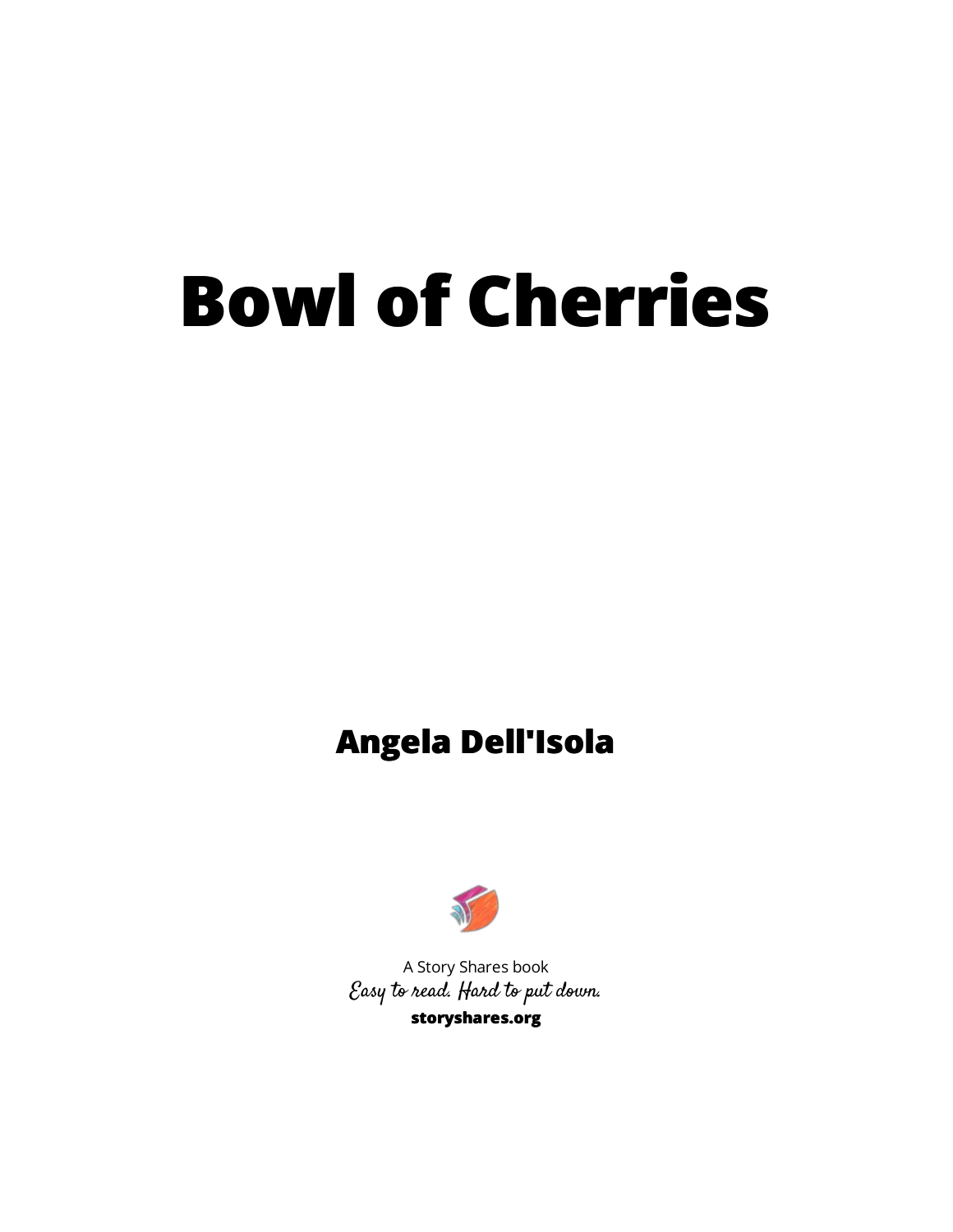<span id="page-2-0"></span>Copyright © 2021 by Story Share, Inc. Angela Dell'Isola

All rights reserved. Published in the United States by Story Share, Inc.

The characters and events in this book are ficticious. Any similarity to real persons, living or dead, is entirely coincidental.

> Story Shares dreaming up a new shelf in the global library **[storyshares.org](https://www.storyshares.org)** PHILADELPHIA, PA



ISBN # 9781642611373

Printed in the United States of America

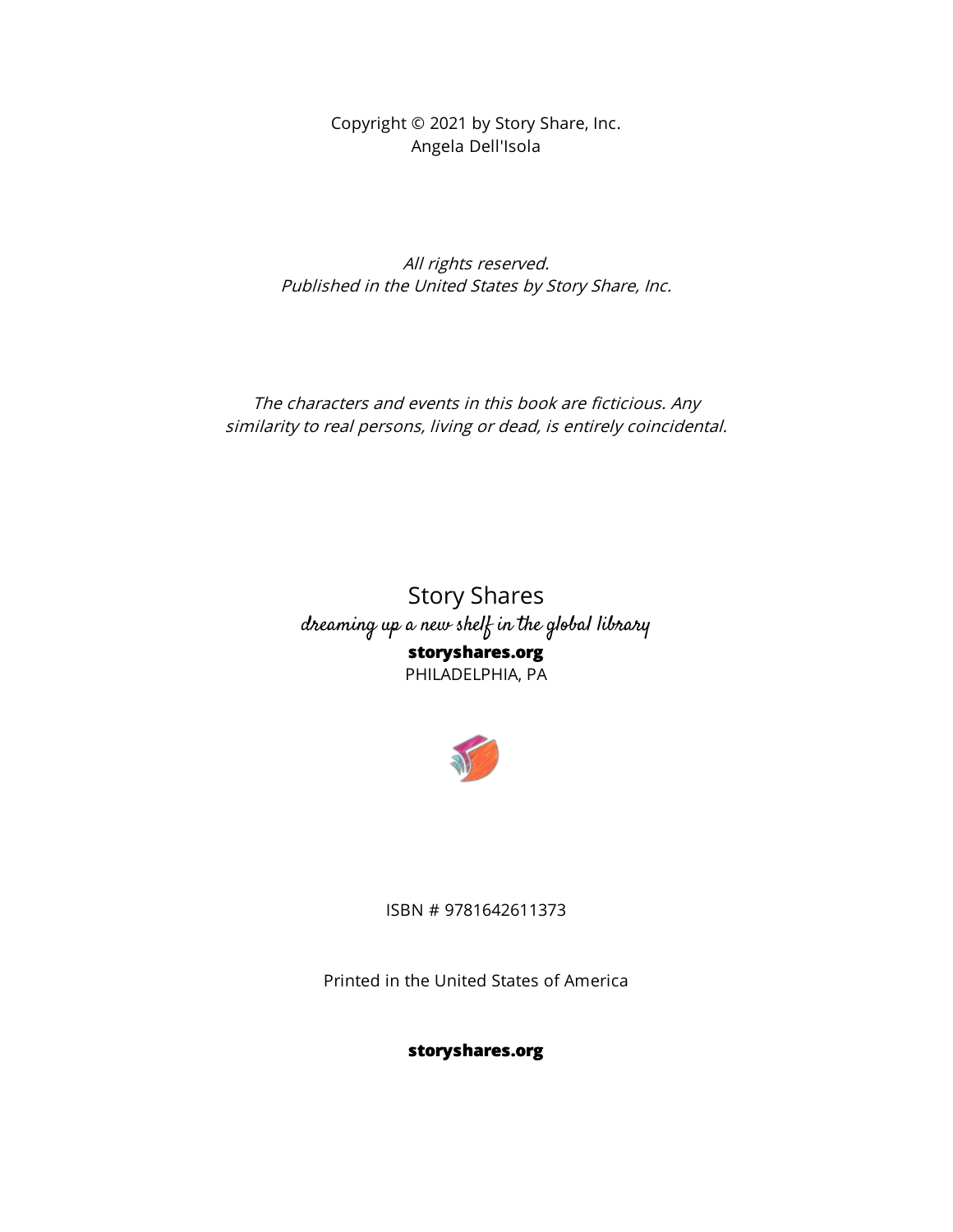## Contents

Title [Page](#page-1-0) [Copyright](#page-2-0) Notice

[Chapter](#page-4-0) One [Chapter](#page-5-0) Two [Chapter](#page-7-0) Three **Chapter Four Chapter Five** 

**[storyshares.org](https://www.storyshares.org)**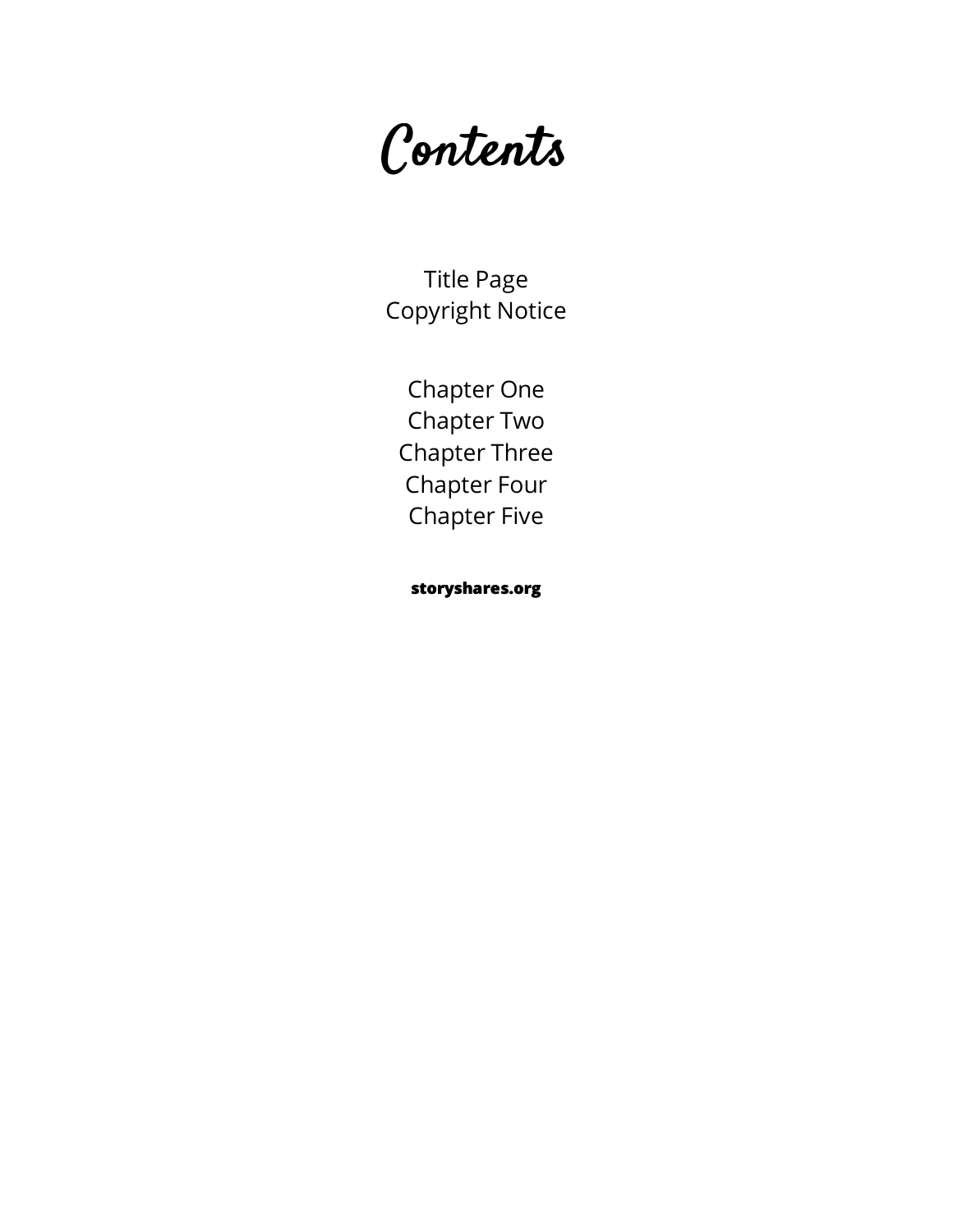#### **Chapter One**

<span id="page-4-0"></span>Life is just a bowl of cherries.

Dont take it serious; it's too mysterious.

You work, you save, and you worry so,

But you can't take your dough when you go, go go!

(Life if just a bowl of cherries, Ray Henderson)

Jack Silverman plucked at hisguitar strings with the precision of a heart surgeon and the care of a proud parent, which he was, in fact. He stood there on the corner of Third and Maple, his daughter Sally beside him in her lace and frills. How had he managed that, again?

She twirled and spun and joined with him in chorus, her small voice rising up above his own. She had a beautiful voice, refreshing and soft, with a warmth to it like April rain. It was her mother's voice, and he could never hear enough of it.

"Life is just a bowl of cherries," she sang, "so live and laugh at it all!"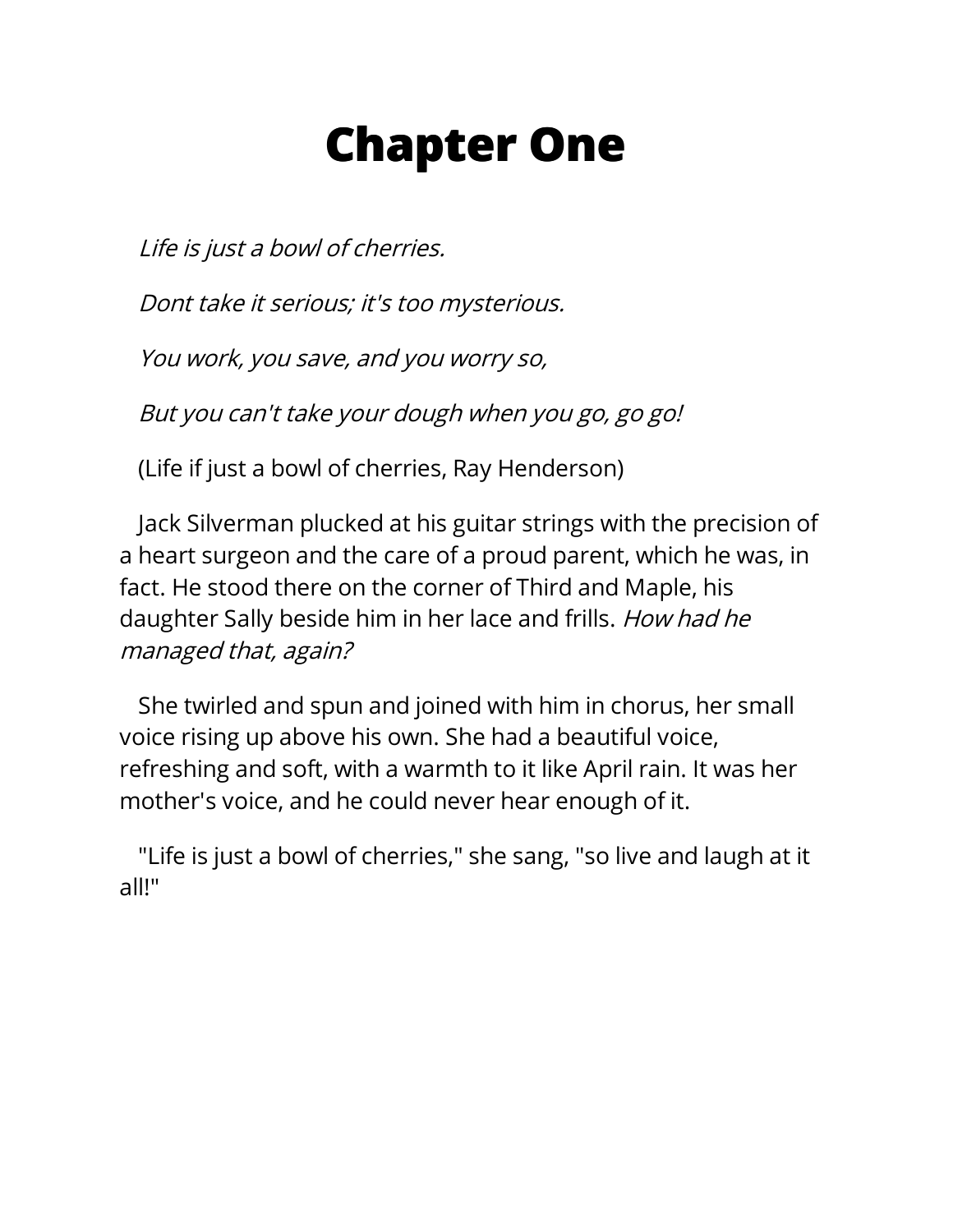#### **Chapter Two**

<span id="page-5-0"></span>Ray Durham, the town barber, passed by then, heading into his shop. He was late, like most days lately, and his shoulders slumped low on his frame. It was as if some invisible burden pressed down on him from above. His usually smooth face was covered in hair and though he wasn't a young man, not by any means, he appeared grayer than usual.

He didn't glance at them, or stop to chat as he had in the past. He just slid his key from his wrinkled trousers and pushed it into the lock of his corner shop. The storefront was his mirror image, a reflection of dishevelment. Its paint peeled and the windows were in desperate need of a damp cloth and some elbow grease.

"Mr. D!" Sally cried, rushing away from the street, where she'd been about to enter into her final chorus. "Good Morning, Mr. D!"

Her hair was wild and undone, as it had been since her mother passed. What did her father know of things like that? He thought her untamed curls were beautiful.

The old gentleman turned towards her, weariness written in every inch of his movements. When his eyes took in the little girl with the pink cheeks and the matching gown, Ray Durham smiled. "My dear, dear, Sally Silverman," he said, hisvoice a bit hoarse, as if he were aching for a drink, "what are you doing up and about so early?"

"I'm singing, sir. Papa says it'sgood for the town's soul, and I didn't even know a town could *have* one of those!"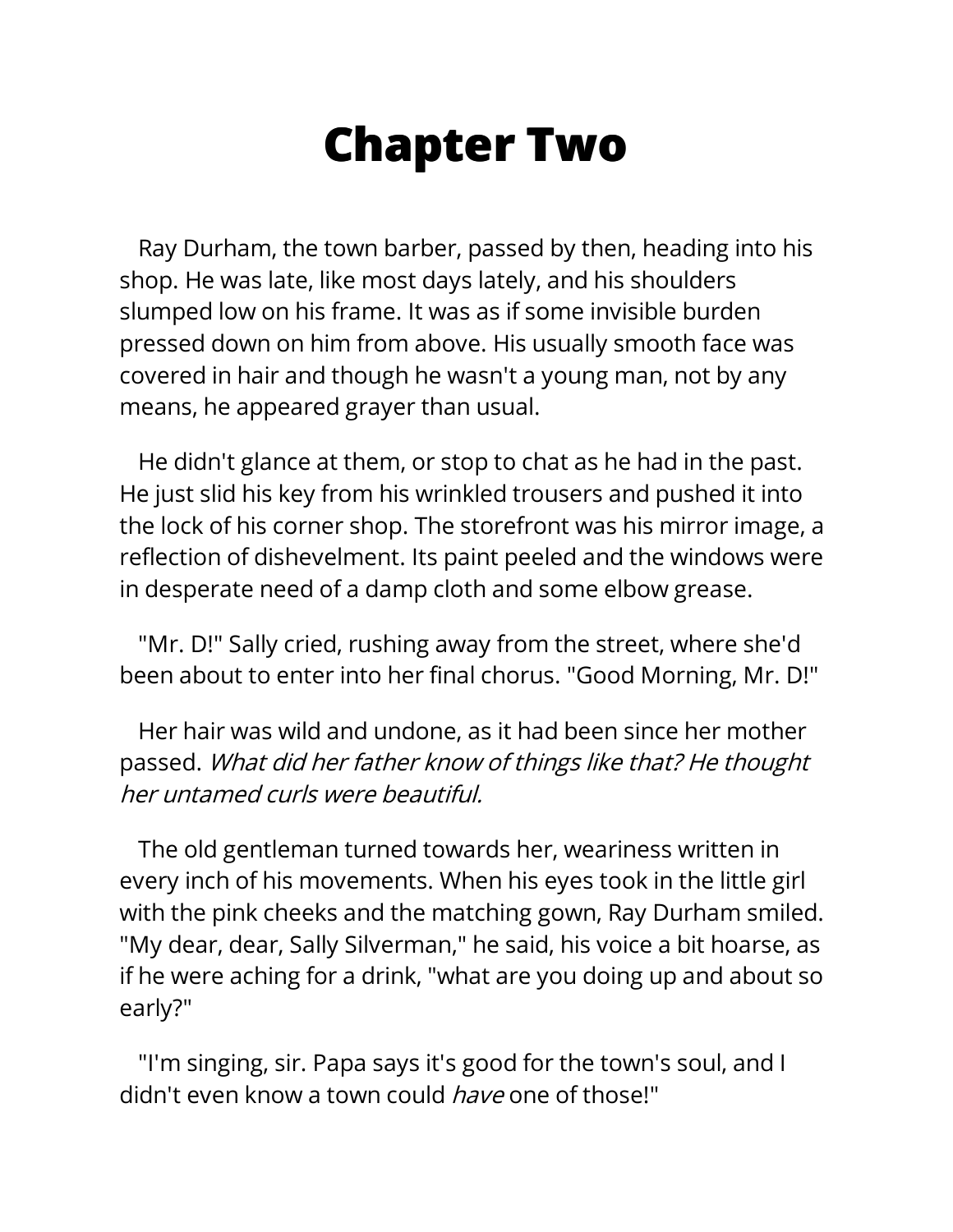Ray Durham smiled and ran his wrinkled fingers through the girls frizzy, yellow mane. "Of course it does. Everything has a soul, little Sally."

"Everything?"

"You betcha."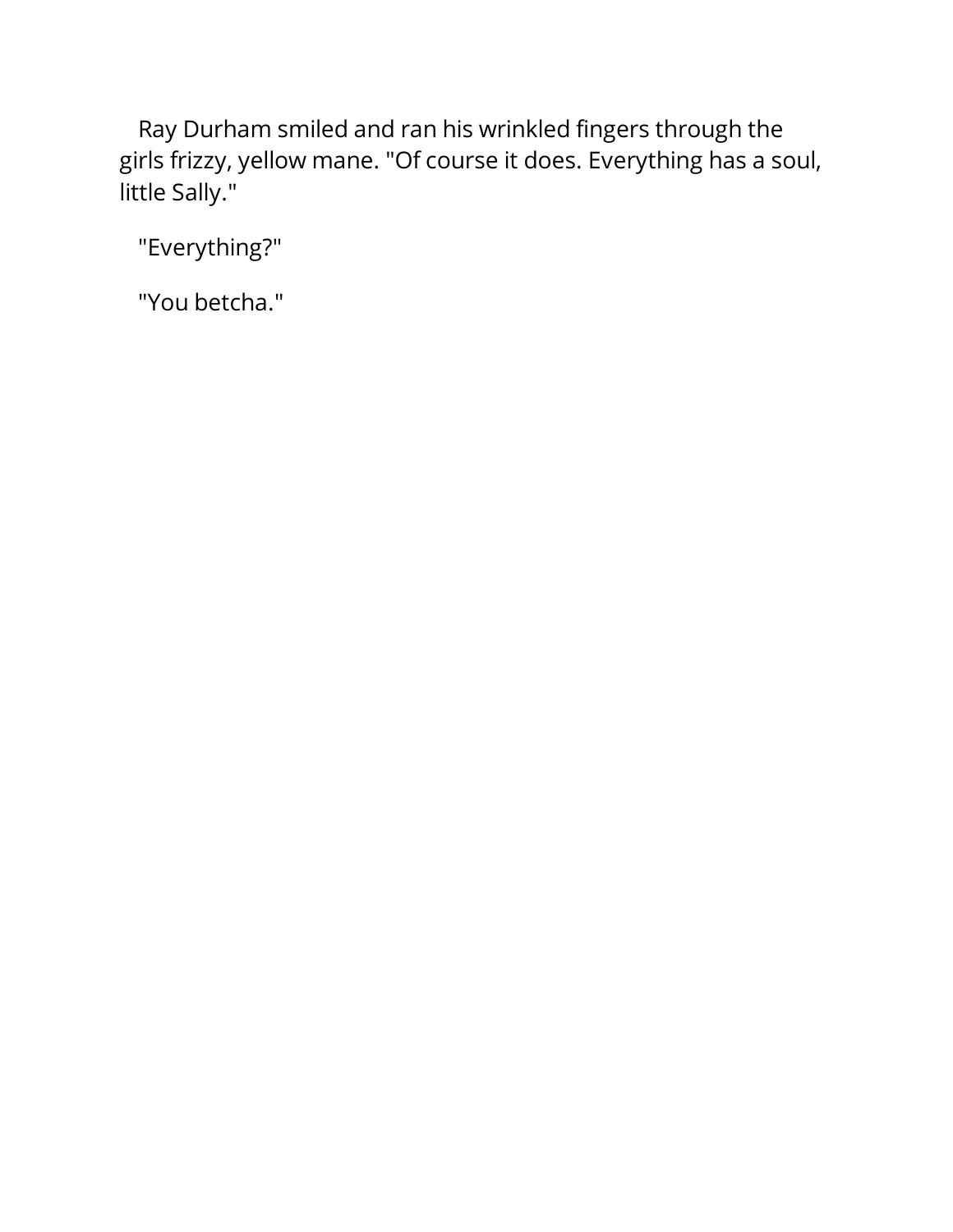### **Chapter Three**

<span id="page-7-0"></span>Sally tilted her head, pondering this new bit of information. She followed Ray into his shop and watched silently as he began to prepare for the one or two customers he may see that day, if he saw any at all. It seemed almost silly to get things out just to put them away unused, but routine was one of the few things he had left in these times. He cherished it.

"So," Sally said, her words coming slow as her mind continued to work through this most recent puzzle, "those over there, they have a soul?"

Ray looked over to the countertop, where she pointed, and saw the pair of scissors resting there. The corners of his eyes creased as his smile deepened. "My shears? My shears, Sally?"

He bent and hoisted her into the air, folding her into his side.

She giggled, a light, pleasant sound that he realized his life had been sorely lacking. Feeling like a man who'd finally been given a dose of the good medicine, he strode towards the counter, Sally on his hip, and lifted the scissors with his free hand.

"This lovely girl no doubt has a soul, Sally. An old one too. Do you know what she's seen?"

Sally shook her head, eyes wide.

"She's seen birthdays, and little children, even smaller than you, coming in for their first trims. She's seen holidays and weddings.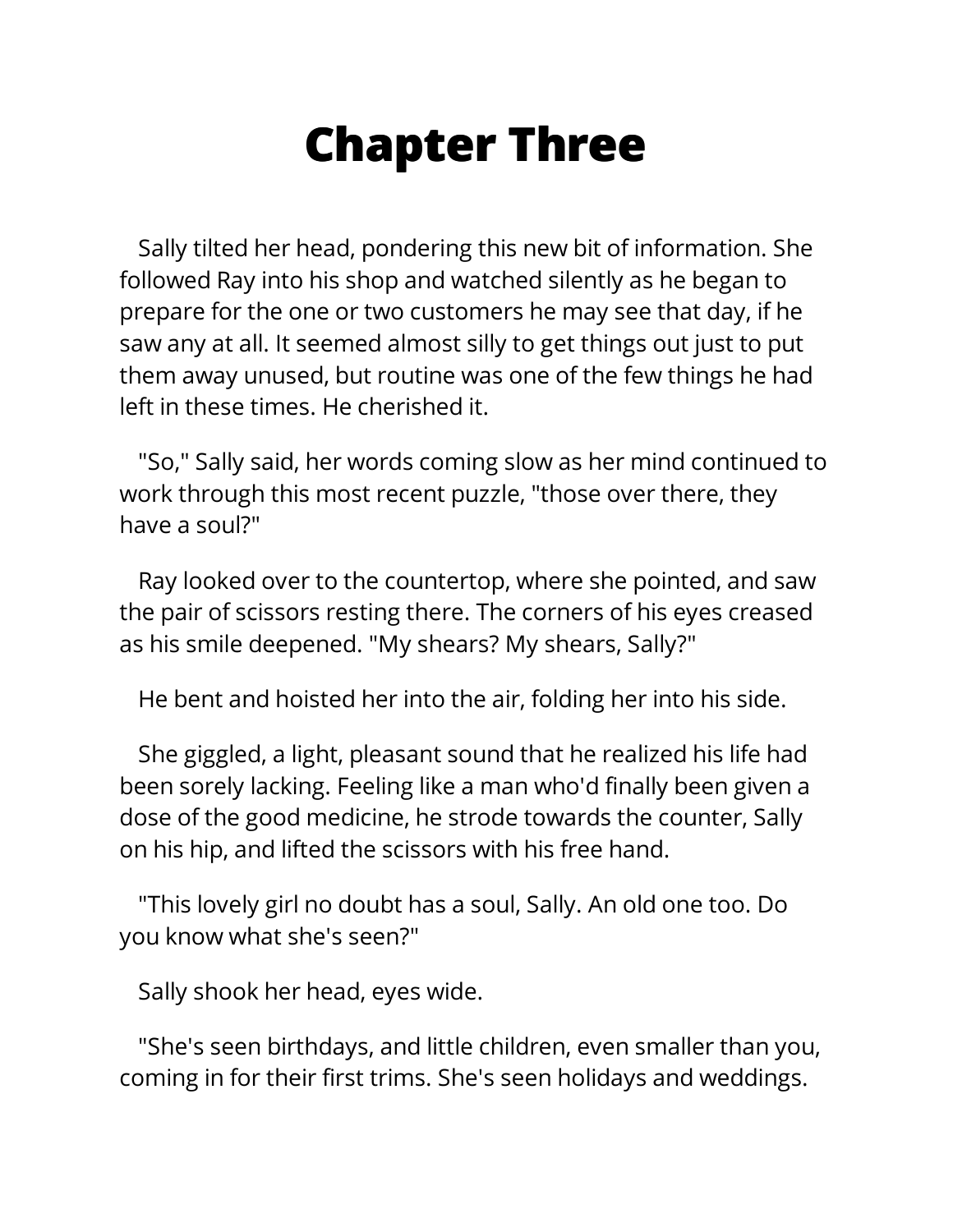Those are her favorite, you know, the young lads and even sometimes the older fellas, all red and worried and trying not to shake as they get ready for the big day. And the boys coming in, going off to join the fighting. She's seen those too. A brave thing they're doing, but a scary thing, you know? Believe you me, Sally, she's seen a lot. An old soul, I tellyou. Old, old."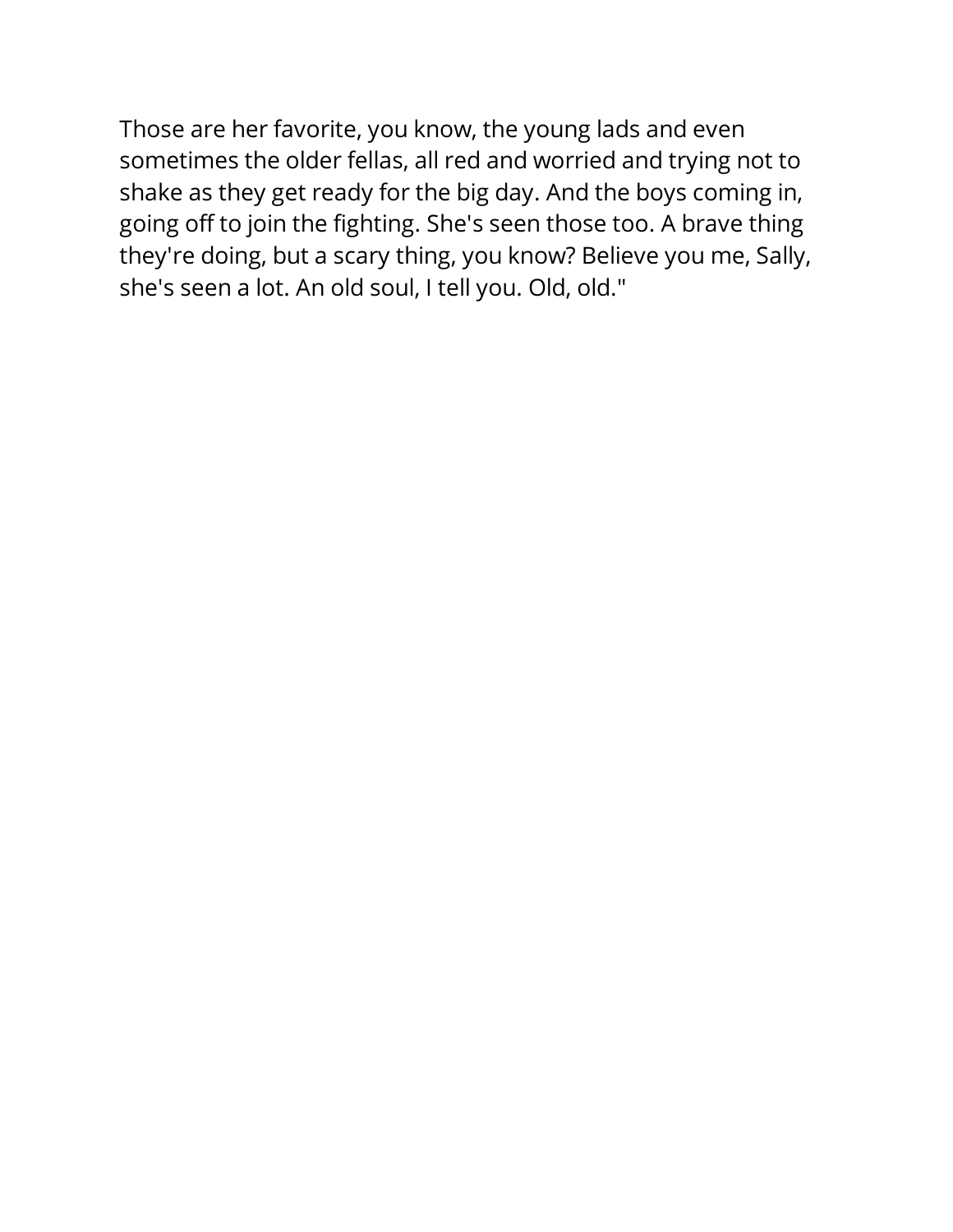#### **Chapter Four**

<span id="page-9-0"></span>"Is she a happy soul?"

This question caught him offguard. His smile faltered and he lowered the girl to the ground, wondering at his response. He was the soul, he knew, his soul and the soul of this business, it was one. But was it happy, he wondered?

He thought of his unpaid bills, of the Hoover stew he'd be having for the umpteenth time that evening. Of the repairs that needed tending and the goods that needed buying. Of feeling like an elastic, stretched so taut all of the time, threatening to snap.

"She's not *un*happy, Sally," he said, his voice low and sincere, "but she could use a few good days. A vacation, or even just some more customers. She's getting lonely in here, nobody able to afford her, getting stale."

Sally saw something change in the old man's face, and though she didn't know what it was, exactly, she wanted it to be gone, to go back to the way it had been, all soft wrinkles and bright, blue eyes. She held up a finger.

"One minute, Mr. D. I'll be right back," and she scampered out through the door, the bell clanging in her wake. Her frills nearly caught in the hinges as the door swung after her.

Ray Durham watched her rush over to her father, who still sang as merry as ever on the sidewalk. How he did it, after all he'd been through, Ray Durham couldn't imagine. A saint, he thought, the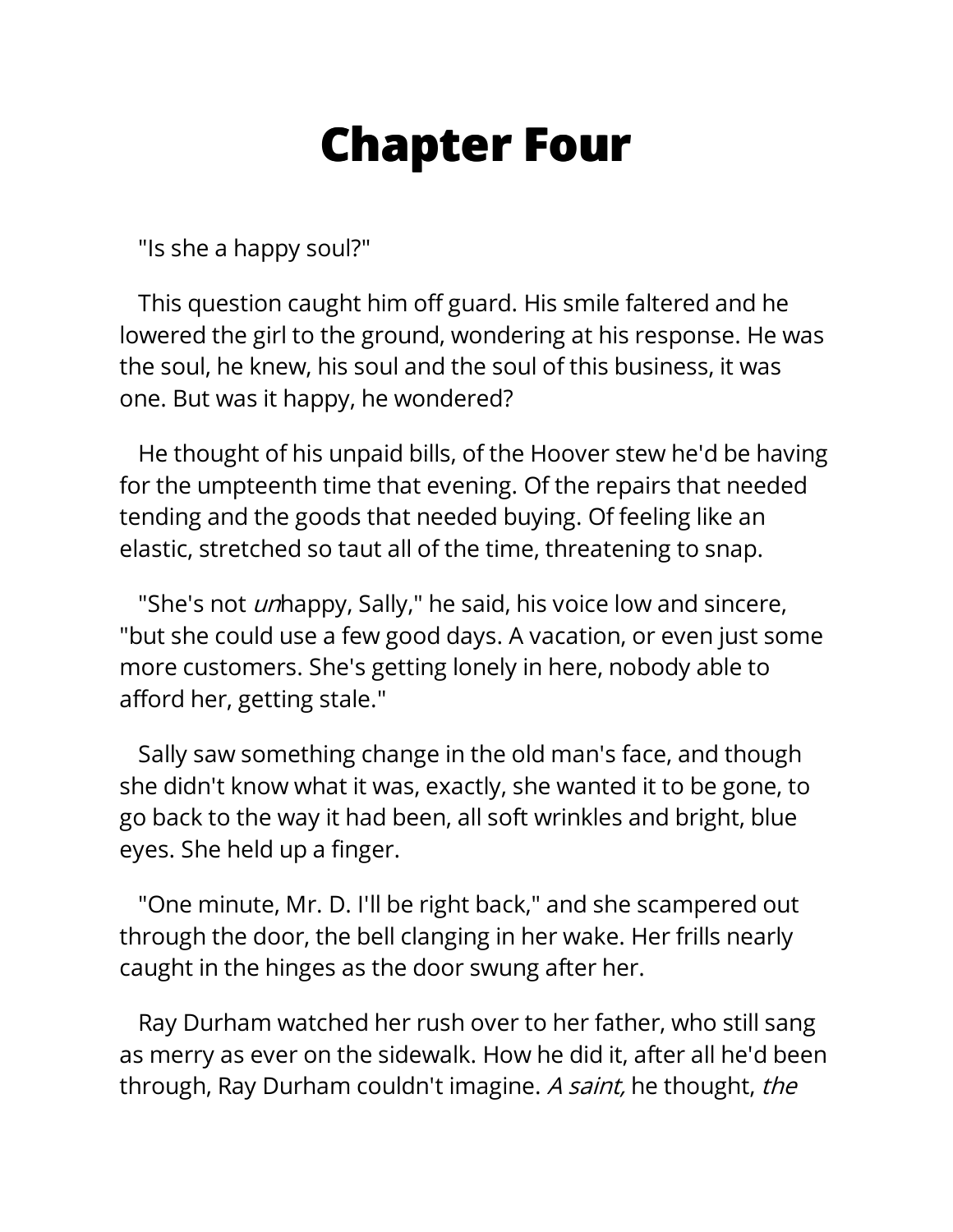#### man's a saint.

Jack Silverman paused, his finger half-lifted on one of the guitar strings. He knelt down in front of his daughter, listening intently as she whispered into his ear. Then he pulled her close, pressed a kiss to her forehead, and dipped his fingers into his pocket, retrieving something small. He placed it in her carefully cupped hands, then gave her a small push, nodding his head. Sally ran back towards the storefront, hopping carefully over a long crack in the cement before reemerging through the door, ringing as she had when she'd gone.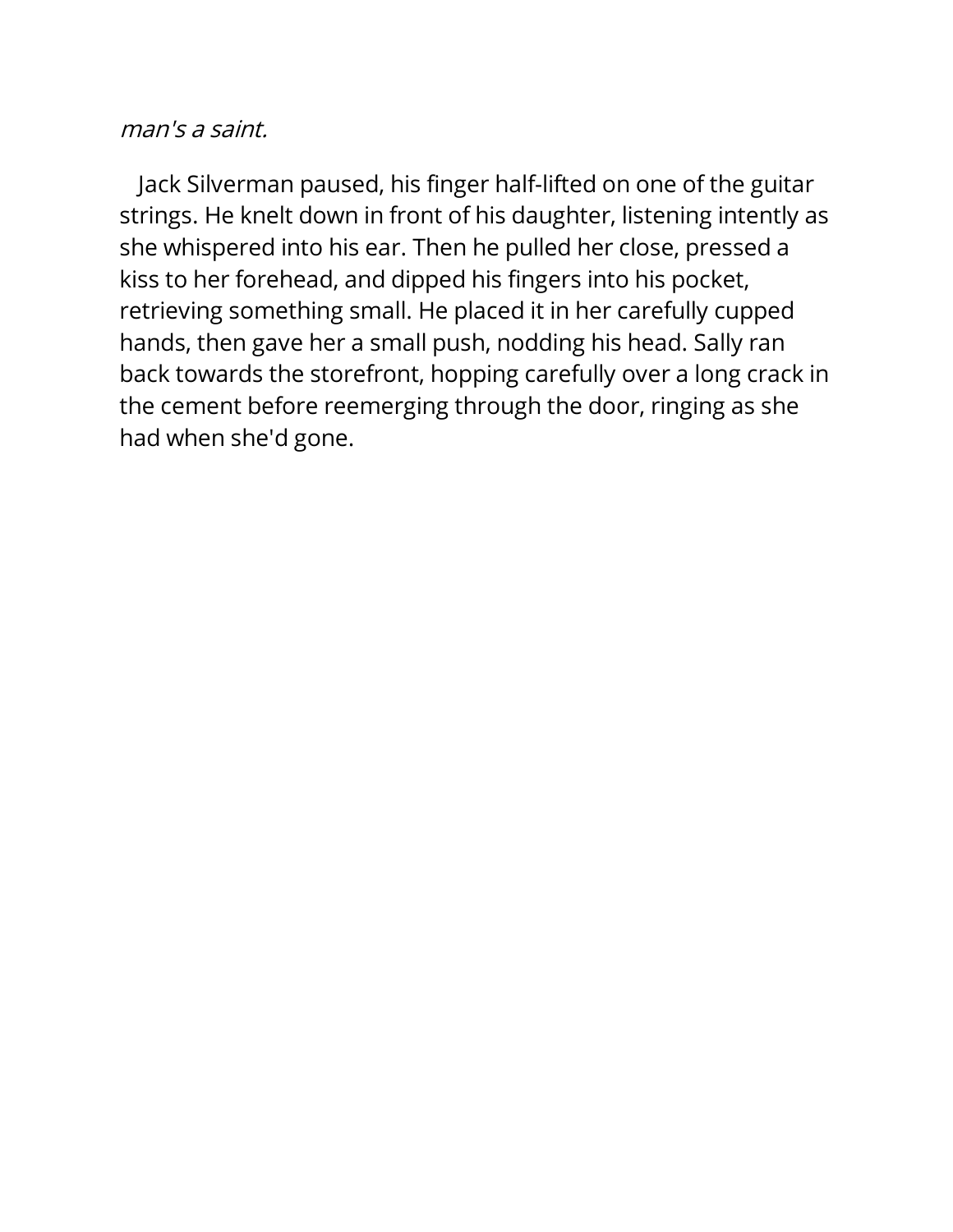#### **Chapter Five**

<span id="page-11-0"></span>"Close your eyes," she said, and Ray Durham did, "and hold out your hand."

He complied, waiting, and a moment later, something small and light and cold dropped into his palm.

"Ok, you can open them."

Ray peered down into his waiting hand and found a penny, shiny and new like it had been freshly minted, staring at him, lucky-side up.

"What's this, Sally?" he asked her, and she gave a knowing smile, the kind only a young child could give when about to make privy an adult on something secret. A proud smile.

"It's a good day, Mr. D," she said, waving her hands as if this were obvious. "It's a vacation!"

"Oh, Sally, no," Ray began, though the sentiment touched him deeply, perhaps more so than he even realized. "I can't take this, dear girl."

"Course you can, Mr. D. I was only going to get some stick candy anyways, but I don't think my soul needs it as much."

And before he could say another word, she raced for the door, eyes bright and hair turning to knots, and even as he lowered his own teary eyes to the copper coin in his palm, her voice rose up once more, soft and light, her father's baritone weaving in and